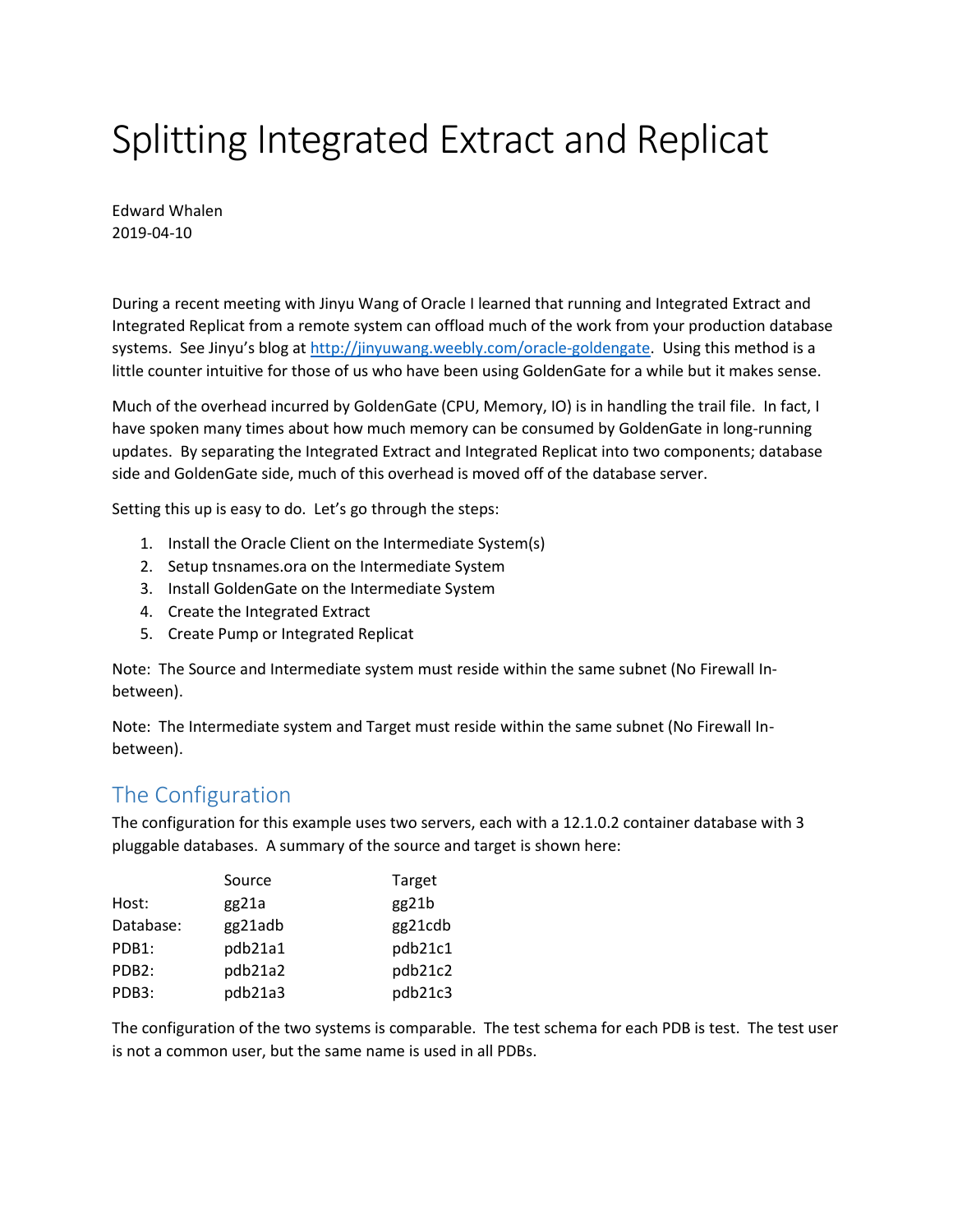## Install and Configure the Oracle Client

Since we are not actually creating a database on the Intermediate system all that is required is the Oracle Client. If the source and target systems are in the same datacenter and in the same subnet perhaps for an upgrade or migration I don't even need to create a pump process. I can use the same trail file generated by the extract for the replicat.

The tnsnames.ora file should include the root container and all of the PDBs for both source and target. This is critical for both the extract and the replicat.

#### Configuring the Environment

The GoldenGate administrator should be setup as a common user with DBA access to all PDBs. I'm not showing it here because I've done this in previous blog posts. Configuring GoldenGate 12c in an Oracle Multitenant Environment part 1 and part 2. However, it is important that the credential store use an alias that includes the connection string to the remote server as shown here.

```
GGSCI (gg21b) 8> info credentialstore
Reading from ./dircrd/:
Default domain: OracleGoldenGate
   Alias: c##ggadm21a
  Userid: c##ggadmin@gg21adb
  Alias: c##ggadm1
  Userid: c##ggadmin@pdb21c1
   Alias: c##ggadm2
  Userid: c##ggadmin@pdb21c2
  Alias: c##ggadm3
   Userid: c##ggadmin@pdb21c3
```
Notice that only ggadm21a points to a root container, whereas 21c points to PDBs.

#### Configuring the Extract

The Extract configuration is no different than a normal except that the alias is to a user that actually points to the source database system such as ggadmroot is an alias to ggadmin@rootdatabase or in the case of my example ggadmin@gg21adb. The extract parameter file is for a container database of which I am extracting from three PDBs.

A parameter file would look like this:

```
EXTRACT ETEST
SETENV (NLS LANG = AMERICAN AMERICA.AL32UTF8)
SETENV (ORACLE HOME=/u01/app/oracle/product/12.1.0.2/client 1)
USERIDALIAS c##ggadm21a
```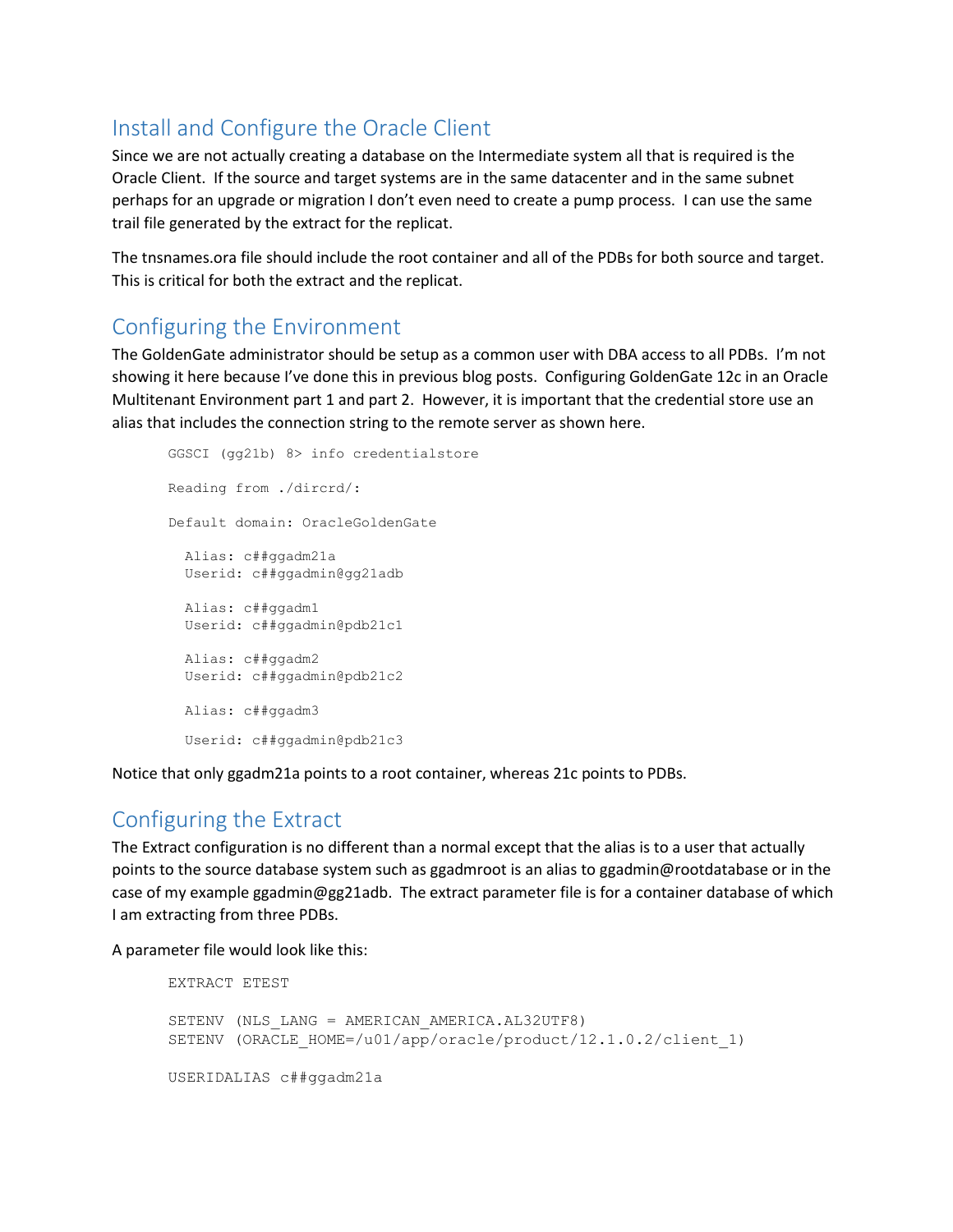```
-- IGNORETRUNCATES
```

```
ReportCount Every 30 Minutes, Rate
Report at 01:00
ReportRollover at 01:15 on SUNDAY
TRANLOGOPTIONS USE_ROOT_CONTAINER_TIMEZONE
TRANLOGOPTIONS EXCLUDETAG 01
TRANLOGOPTIONS EXCLUDETAG 02
TRANLOGOPTIONS EXCLUDETAG 03
LOGALLSUPCOLS
EXTTRAIL /u02/ggtrails/test/lc
-- Tables to pull from
TABLE pdb21a1.test.* ;
TABLE pdb21a2.test.* ;
TABLE pdb21a3.test.* ;
```
It is important that in this case, the alias c##ggadmin21a references ggadmin@gg21adb where gg21adb is the tnsnames entry that points to the root container on the source database server.

# Configuring the Replicat

The Replicat configuration is also no different from a standard replicat except that it is pointing to an individual PDB. Remember, the replicat must point to an individual PDB, but you should still use the common user c##ggadmin or whatever userid you choose to use. I prefer to name my aliases something like ggadm21c1, ggadmin21c2, ggadmin21c3 for pdb21c1, pdb21c2, pdb21c3 respectively.

A parameter file would look like this:

```
REPLICAT RTEST1
-- Login to database
USERIDALIAS c##ggadm21c1
REPERROR (DEFAULT, ABEND)
REPERROR (-1, IGNORE)
DISCARDFILE ./dirdsc/rtest.dsc, append
DISCARDROLLOVER AT 05:30 ON Wednesday
DBOPTIONS INTEGRATEDPARAMS(max_sga_size 200, parallelism 1, 
COMMIT_SERIALIZATION FULL)
DBOPTIONS SETTAG 01
ReportCount Every 30 Minutes, Rate
Report at 01:00
ReportRollover at 01:15 on SUNDAY
-- MAP STATEMENTS
--SOURCECATALOG pdb21a1
```